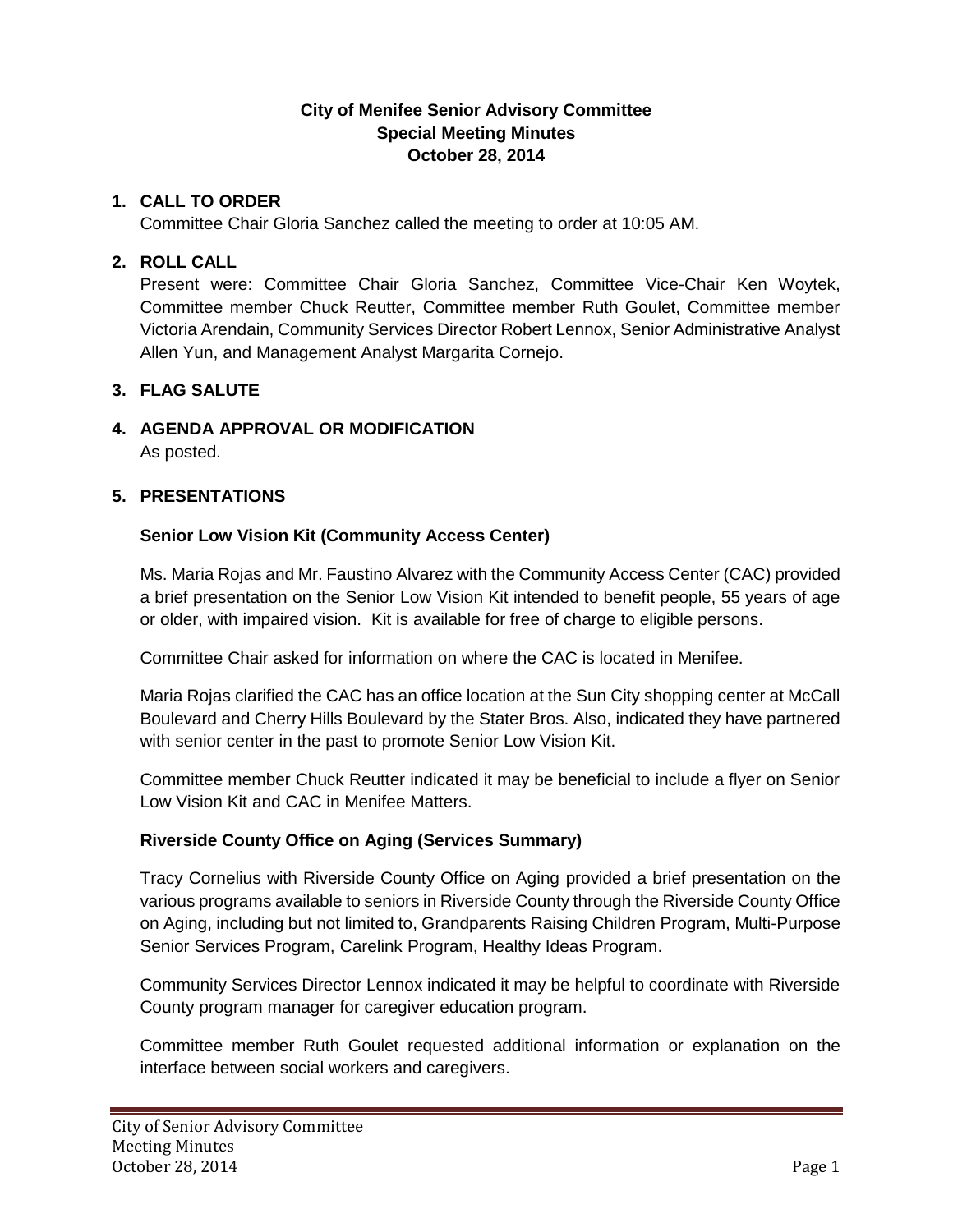Committee Chair Gloria Sanchez indicated discussion on caregivers would be held off until the additional workshops planned were done, and thanked Ms. Cornelius for presentation.

Committee member Victoria Arendain indicated it may be beneficial to have a similar presentation for the Youth Advisory Committee.

**6. PUBLIC COMMENTS (non-agenda items only)** None.

## **7. APPROVAL OF MINUTES**

### **7.1. Minutes of September 30, 2014**

Motion to approve minutes was made by Committee member Ruth Goulet.

Motion was seconded by Committee Vice-Chair Ken Woytek.

Motion was unanimously approved.

### **7.2. Minutes of October 14, 2014**

Motion to approve minutes was made by Committee member Ruth Goulet.

Motion was seconded by Committee member Victoria Arendain.

Motion was unanimously approved.

#### **8. DISCUSSION ITEMS**

#### **8.1. Speakers' Forum Discussion**

- **8.2. Strategic Planning Workshop (cont.)**
	- $\triangleright$  Priority and Goal Setting

Motion to postpone items until next meeting was made by Committee Vice-Chair Ken Woytek.

Motion was seconded by Committee member Chuck Reutter.

Motion was unanimously approved.

### **9. COMMUNITY SERVICES DIRECTOR COMMENTS**

Community Services Director Robert Lennox provided brief update on the status of planned workshops with HOAs regarding caregivers.